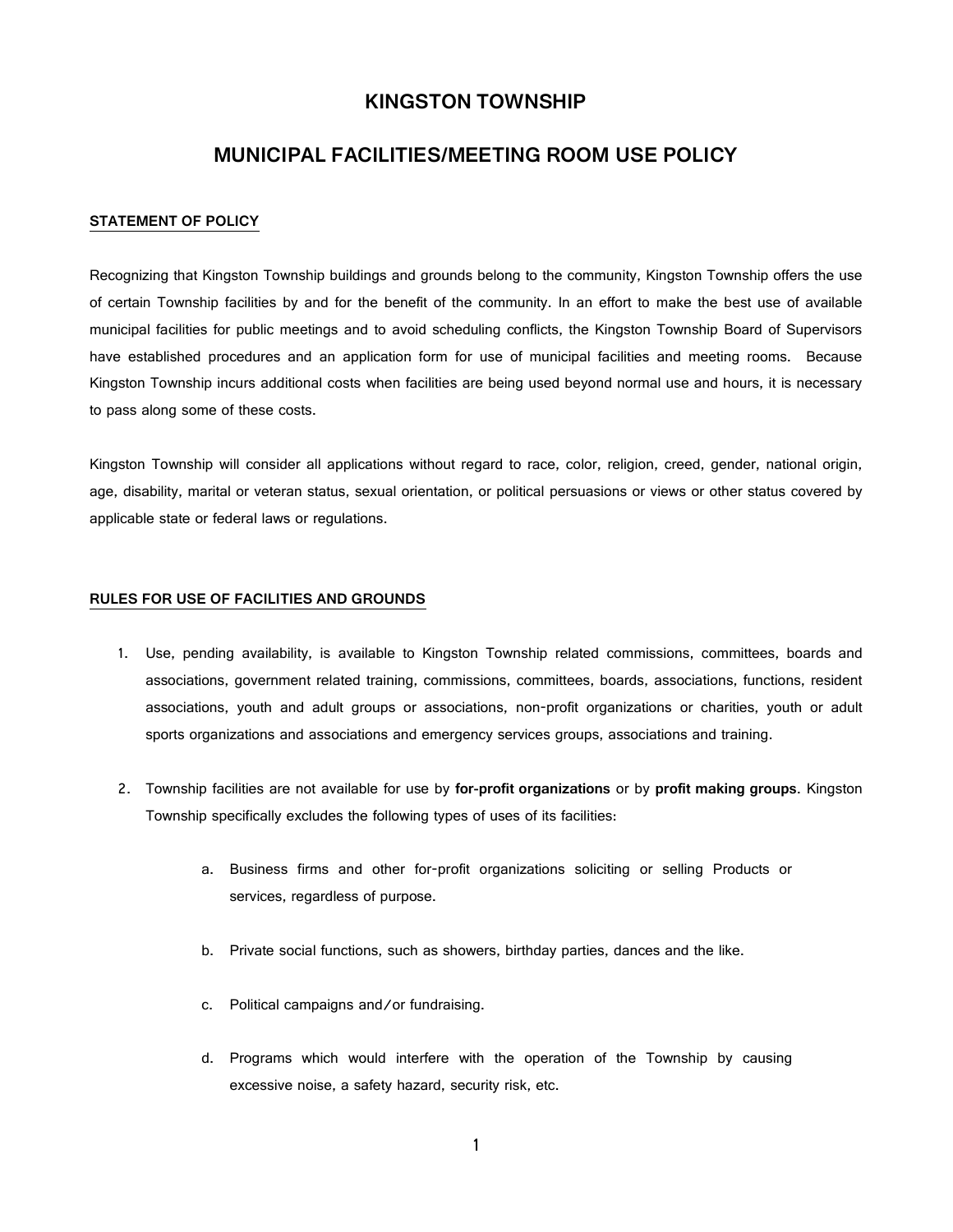- 3. Offices and other administrative areas, police department and public works facility are not intended for use under this policy. This policy governs the use of public areas of the Administration Building and Center Street Park. Public areas include the Supervisors Meeting Room, Herbert Hill and William Tippett Meeting Rooms on the lower level of the administration building, Center Street Park Field / Pavilion and restrooms.
- 4. Permission to use the building shall be granted for events which are scheduled to begin and end between the hours of 8:30 am and 9:30 pm Monday thru Thursday and 8:30 am to 4:30 pm on Friday. Use on weekends is limited and shall be approved on a case by case basis. The hours of use on weekends will be from 9:00 am to 4:00 pm. Permission for earlier or extended use may be granted with prior approval based on circumstance and availability of staff to open and close the building. Users that do not have approval for extended use must vacate the facility promptly at the approved departure time stated on the application.
- 5. Times in which Center Street Park Field / Pavilion can be reserved shall be approved on a case by case basis and according to availability. Applicants requesting use of Center Street Park Field / Pavilion may be required to cooperate with other potential applicants with scheduling.
- 6. At no time shall the facility exceed the legally permissible number of person as defined by the Building Officials and Code Administrators (BOCA) requirements. The maximum capacity of the Kingston Township Municipal Building Meeting rooms are as follows: Supervisors meeting room - 150 persons; William Tippett lower level meeting room - 35 persons; Herbert Hill lower level meeting room – 50 persons.
- 7. The use of any Kingston Township facility is subject to all ordinances and laws being complied with, specifically, but not limited to the prohibition of tobacco use and/or possession of alcohol or illegal drugs and compliance with all Americans with Disabilities Act (ADA) requirements.
- 8. Individuals or groups holding or attending meetings or events at the Administrative Building are to park in the upper parking lot. Handicapped parking spaces are available and the lower level is accessible by elevator which is located in the upper level lobby.
- 9. The group/user may use equipment and furniture, such as tables, chairs and dry erase/chalk boards that are owned by Kingston Township and located in the approved meeting rooms. Tables and chairs may not be taken from another meeting room without prior approval. Any other needed equipment or furniture must be supplied by the group/user. After use of the room, the group/user shall be responsible for returning the meeting room to its original condition and configuration. The user is responsible for ensuring that all trash is placed in containers.
- 10. Food and/or beverages may be served and consumed only if approval is granted in advance of the event. Food and beverages are prohibited in the Supervisors Meeting Room at all times.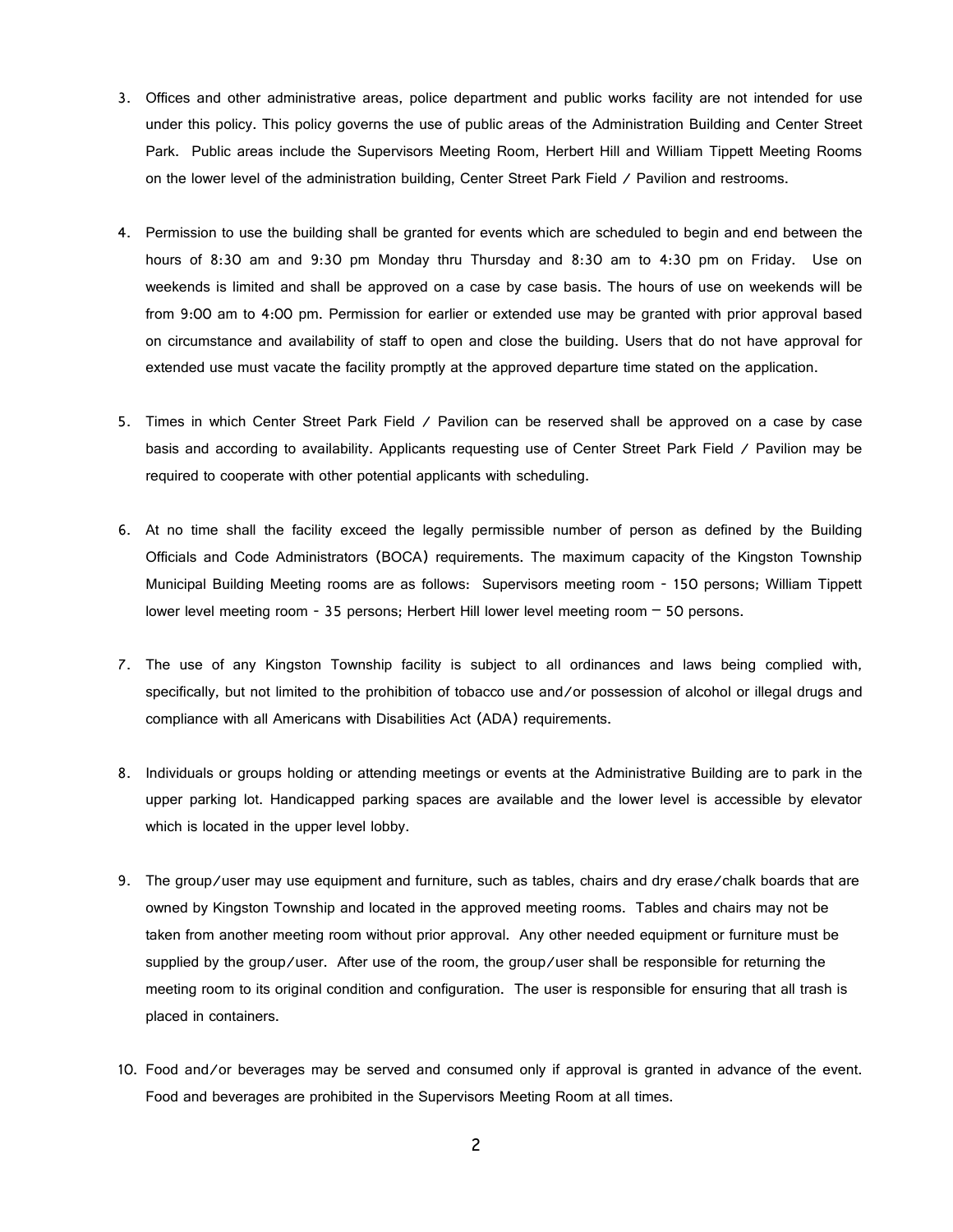- 11. With prior approval equipment, displays, signs, banners, etc. may be set up in the interior entrance door (without blocking visibility) and meeting rooms. Signs, banners, decorations, etc. may be affixed to the interior entrance door, walls or light fixtures provided they are attached with a removable product that will not damage the facility in any way. Equipment, displays, signs, banners etc. may be put in place one half (1/2) hour prior to the start of the event. All equipment and/or décor must be removed at the conclusion. Township staff will not be available to help with the set up of the room or removal of any equipment, displays, signs, banners, etc.
- 12. Kingston Township reserves the right to deny requests for use if the user has previously violated the rules set forth in this policy.

## CENTER STREET PARK and PARK RESTROOM FACILITY

- 1. The Center Street Park Restroom facility is available for use by any organization, group, or association utilizing Center Street Park Field / Pavilion consistent with all rules set forth above.
- 2. A \$300 refundable deposit will be required and held until the completion of the activity and satisfactory inspection by Township staff to determine if any damage has occurred.
- 3. Upon payment of the refundable deposit, the Township and applicant will inspect the facility after such inspection the Township will furnish a key to the facilities to a designated representative, hereon referred to as the "key holder". The "key holder" will be responsible for unlocking and locking the restroom doors and also be held responsible for any damage to the restrooms in the time frame in which the "key holder" had possession of the key.
- 4. The deposit of \$300 will be refundable in full to the depositor, provided that no damages are incurred as stated in #2 above.
- 5. Kingston Township reserves the right to place restrictions and conditions on all functions including the evidence of insurance for certain activities and events. The necessity to provide insurance will be determined at the time of application approval and/or recommendation by the Township solicitor.
- 6. Kingston Township recognizes that the number of fields for playing sports does not adequately accommodate the number of sports organizations in our area. Kingston Township tries very hard to fairly approve all requests for field use providing the sports organizations cooperate with each other in scheduling practices and games. The percentage of yearly field maintenance provided by a lawn care service will be split equally among sports organization utilizing the field for more than one (1) month per year.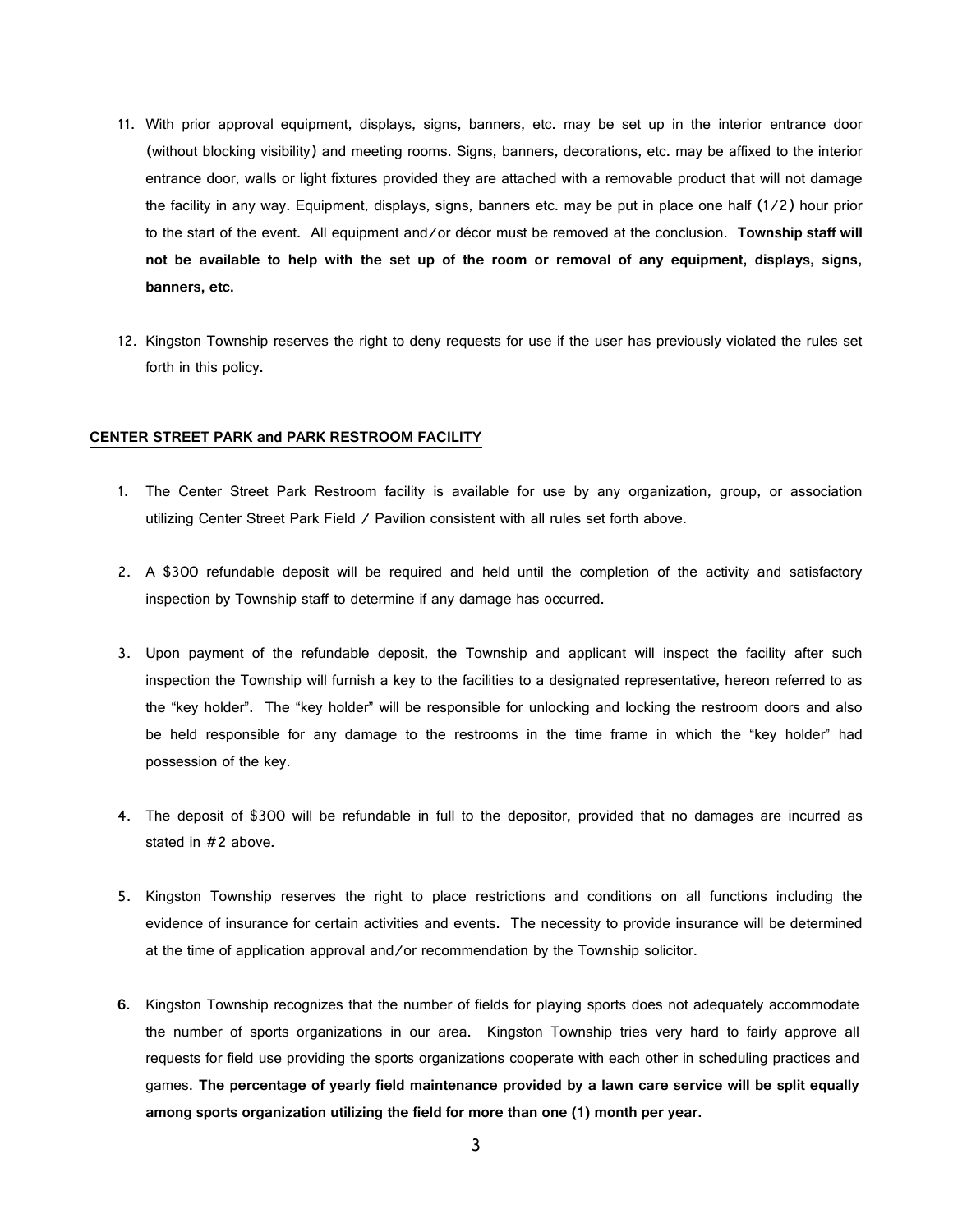## LIABILITY

Any group using a Kingston Township facility or grounds shall:

- 1. Be required to release Kingston Township from any liability for damages caused to the user or its property during the time of use.
- 2. Hold Kingston Township harmless from any liability to third parties for injury caused by the group or any person or groups to attend the event.
- 3. Be liable to Kingston Township for any damages to Township property or injuries to Kingston Township employees or agents caused by the group or by any person attending the group's events, whether or not the damage is the result of negligence, intentional acts or accident.
- 4. Be responsible to pay maintenance costs associated with excessive clean-up. Maintenance costs will be determined on the employee's current hourly pay and benefit rate and any additional equipment or supplies needed in conjunction with the cleanup.
- 5. Provide evidence of liability insurance coverage as part of any application/request that may involve physical activity i.e. youth or adult sports events/organizations.

## APPLICATION AND APPROVAL PROCESS

- 1. Applications for use of available rooms and facilities will be given on a first request basis. All Kingston Township boards, commissions, committees and any other groups under the control of Kingston Township shall be given priority in scheduling.
- 2. Deadline for application form submission shall be submitted no later than the first Friday of the month in which the event is to be held, but no earlier than three (3) months in advance. Groups are generally limited to one reservation per month.
- 3. The application must include the name, address, phone number and e-mail address of the applicant or the person/officer in charge and must include the fee according to the fee schedule set forth in this policy and by Township Ordinance. The applicant must be 18 years old or older.